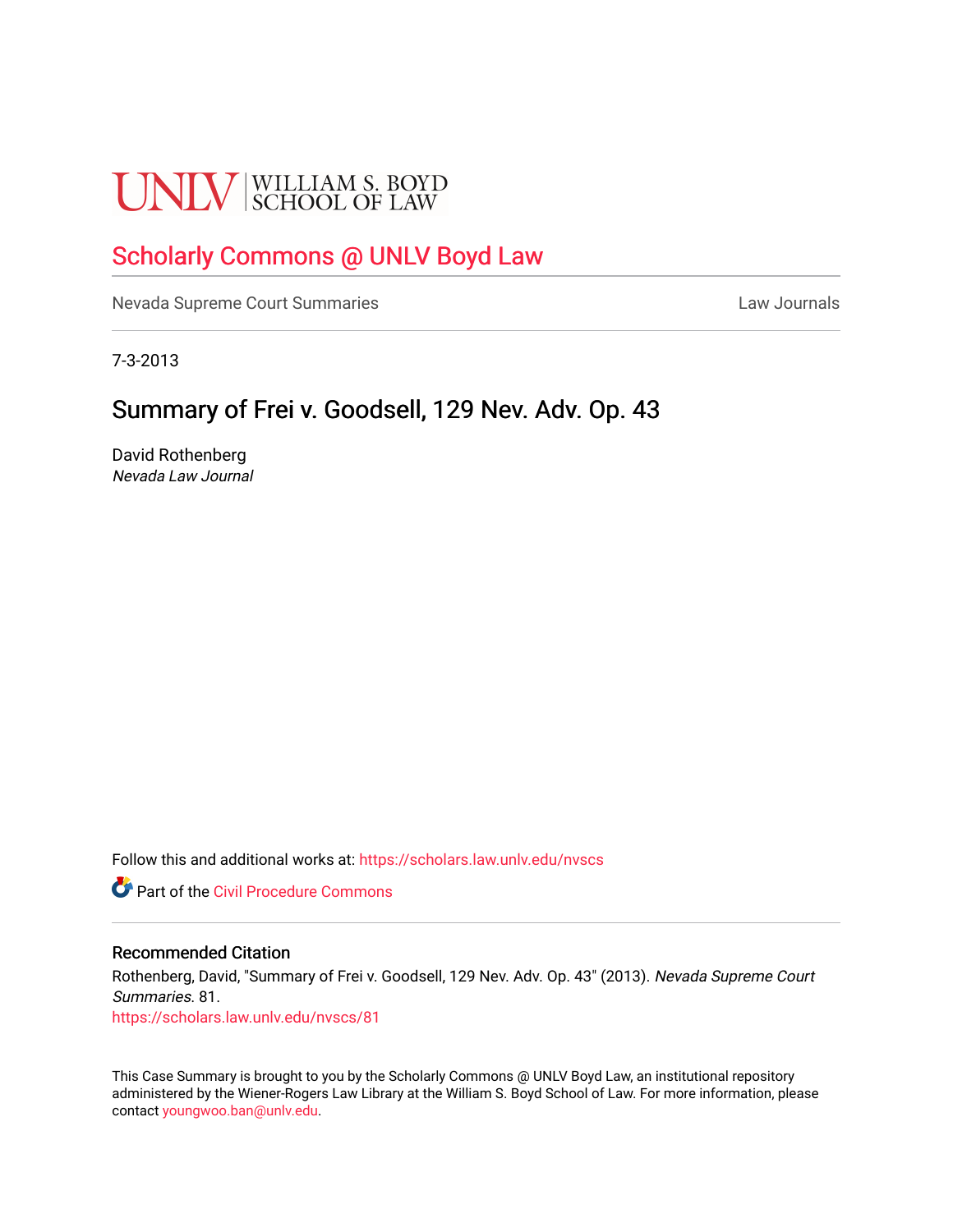# Frei v. Goodsell, 129 Nev. Adv. Op. 43 (July 3, 2013)<sup>1</sup>

## ISSUE PRECLUSION – REQUIREMENTS TO PRECLUDE A PREVIOUSLY LITIGATED ISSUE

## PAROL EVIDENCE RULE – INTRODUCING EXTRINSIC EVIDENCE TO ALTER UNAMBIGUOS OBLIGATIONS OF A TRUST

#### **Summary**

Appeal from a district court judgment on a jury verdict in a legal malpractice action claiming issue preclusion and offering extrinsic evidence of intent regarding obligations of a trust. The Court made clear the requirements for issue preclusion and also concluded that a party cannot introduce extrinsic evidence of a testator's intent to create ambiguity or otherwise alter the plain language of the trust. The Court affirmed the district court's judgment.

#### **Disposition/Outcome**

A party must show the litigation of an issue of fact or law was necessary to the judgment in the earlier suit in order to preclude relitigation of the same issue. In addition, the parol evidence rule bars a party from introducing extrinsic evidence that would create ambiguity or otherwise alter the obligations in the unambiguous language of a trust.

#### **Factual and Procedural History**

Respondent Goodsell is an attorney who prepared documents for the signature of appellant Frei at the instruction of Frei's agent. Upon execution, the documents transferred over \$1 million of Frei's assets into his wife's trust. After his wife's death, Frei sought to void the documents, arguing that he did not understand the impact of what he was signing and that the documents did not accurately reflect his intent. During litigation, Frei filed a motion to disqualify Goodsell from representing Frei's agent, arguing that an attorney-client relationship existed because Goodsell prepared documents for Frei's signature. The district court granted Frei's motion to disqualify Goodsell based on a conflict of interest.

Subsequently, Frei brought the underlying legal malpractice action against Goodsell, arguing breach of standard of care by failing to verify Frei's intentions before preparing the documents for his signature. Frei argued that the doctrine of issue preclusion should prevent Goodsell from denying the existence of an attorney-client relationship in light of the district court's order disqualifying Goodsell from the trust action. The district court denied Frei's motion. In addition, Goodsell raised a parol evidence objection in response to questions regarding Frei's intent in executing the documents. Goodsell argued that each document was clear and unambiguous, such that

<sup>&</sup>lt;sup>1</sup> By David Rothenberg, Senior Staff Member, Nevada Law Journal.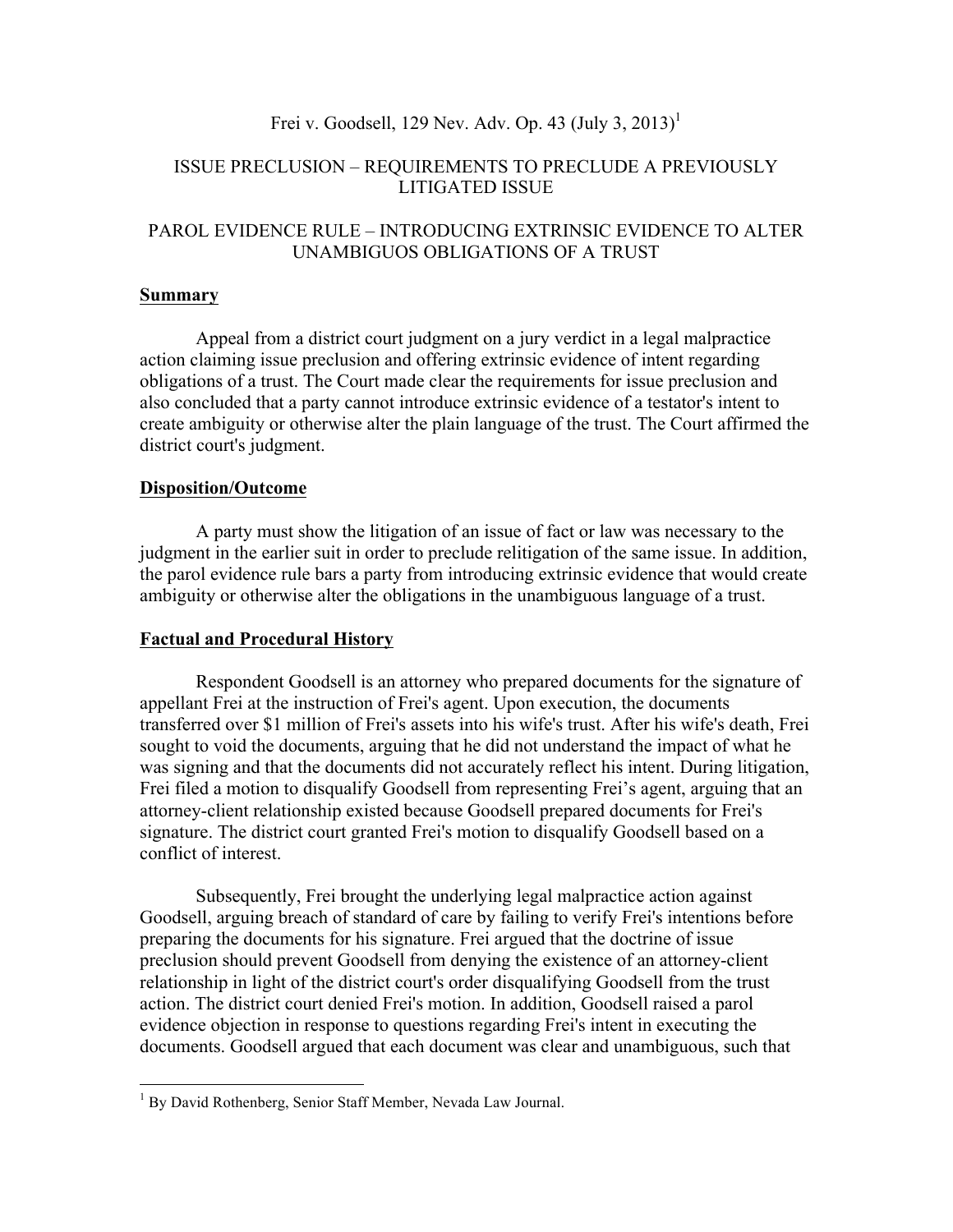Frei could not testify to contradict the plain meaning of its contents. The district court agreed and found in favor of Goodsell. Frei appealed the decision.

#### **Discussion**

## *Application of the doctrine of issue preclusion*

The Court reviewed de novo whether the doctrine of issue preclusion applies to preclude a party from relitigating legal issues that were addressed in a previous action. In order for issue preclusion to apply, four elements must be met.<sup>2</sup> Focusing on the fourth factor, whether the issue was actually and necessarily litigated, the Court concluded that while the issue of an attorney-client relationship was actually litigated in the previous trust action, $3$  it was not necessarily litigated.<sup>4</sup>

The resolution of the prior trust action was not dependent on whether Goodsell had an attorney-client relationship with Frei. Therefore, it was not necessarily litigated, which rendered the doctrine of issue preclusion inapplicable. Accordingly, the district court did not err in denying Frei's motion in limine or by allowing the issue of an attorney-client relationship to be determined by the jury.

#### *Parol evidence rule*

The Court limited discussion on the parole evidence issue to the arguments that Frei raised on appeal and assumed without deciding that the parol evidence rule was available. Extrinsic or parol evidence is not admissible to contradict or vary the terms of an unambiguous written instrument, because all prior negotiations and agreements are considered merged into the final instrument.<sup>5</sup> Frei conceded that all of the documents were unambiguous on their face, but he argued that evidence of intent was essential for proving that the documents did not meet his objectives. However, Frei was unable to support his argument with valid authority, and the court rejected his argument.

Alternatively, Frei argued that the parol evidence rule should not have applied because courts routinely admit extrinsic evidence of a testator's intent in the context of estate planning. The court noted, however, that such evidence is not admissible "for the purpose of proving the meaning the testator attributed to specific provisions of an

<sup>&</sup>lt;sup>2</sup> Specifically, "(1) the issue decided in the prior litigation must be identical to the issue presented in the current action; (2) the initial ruling must have been on the merits and have become final; (3) the party against whom the judgment is asserted must have been a party or in privity with a party to the prior litigation; and (4) the issue was actually and necessarily litigated." Five Star Capital Corp. v. Ruby, 124 Nev. 1048, 1052, 194 P.3d 709, 711 (2008) (internal quotations and punctuation omitted).<br><sup>3</sup> *cf.* In re Sandoval, 126 Nev. \_\_, \_\_\_, 232 P.3d 422, 424–25 (2010) (concluding that a case had not been

<sup>&</sup>quot;actually. . . litigated" without knowledge and participation of both parties and findings of fact established by evidence); see RESTATEMENT (SECOND) OF JUDGMENTS § 27 cmt. d (1982) ("When an issue is properly raised. . . and is submitted for determination,. . . the issue is actually litigated. . . .").<br><sup>4</sup> Univ. of Nev. v. Tarkanian, 110 Nev. 581, 599, 879 P.2d 1180,1191 (1994) (providing that only where

<sup>&</sup>quot;the common issue was . . . *necessary to the judgment in the earlier suit*," will its relitigation be precluded) (emphasis added).

<sup>&</sup>lt;sup>5</sup> Kaldi v. Farmers Ins. Exch., 117 Nev. 273, 281, 21 P.3d 16, 21 (2001).